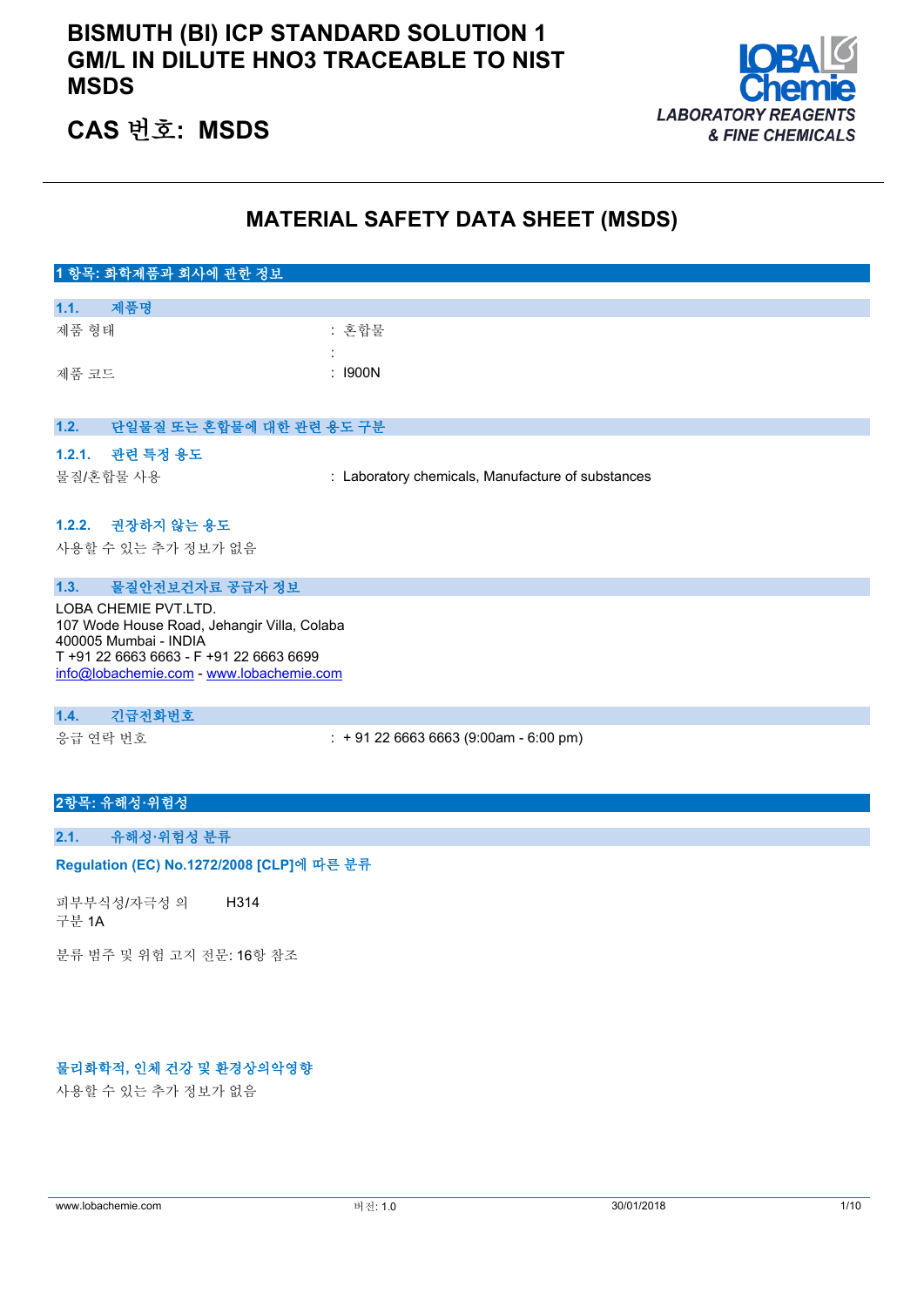물질안전보건자료

| 예방조치문구를 포함한 경고표지 항목<br>2.2.          |                                                                                                                  |
|--------------------------------------|------------------------------------------------------------------------------------------------------------------|
| 규정 (EC) No. 1272/2008에 따른 라벨 표시[CLP] |                                                                                                                  |
| 위험 표시 그림문자(CLP)                      | GHS05                                                                                                            |
| Signal word (CLP)                    | : 위험                                                                                                             |
| 유해·위험 문구(CLP)                        | : H314 - 피부에 심한 화상과 눈에 손상을 일으킴                                                                                   |
| 예방 조치 문구(CLP)                        | : P280 - 보호장갑·보호의·보안경··안면보호구를 착용하시오.<br>P305+P351+P338 - 눈에 묻으면 몇 분간 물로 조심해서 씻으시오. 가능하면<br>콘택트렌즈를 제거하시오. 계속 씻으시오 |

P310 - 즉시 의료기관(의사)의 진찰을 받으시오

### **2.3. 기타 정보**

사용할 수 있는 추가 정보가 없음

|      | 3항목: 구성성분의 명칭 및 함유량 |  |
|------|---------------------|--|
|      |                     |  |
| 3.1. | 단일물질                |  |
| 해당없음 |                     |  |

**3.2. 혼합물**

| 명칭                             | 제품명                                                                | $\frac{0}{2}$ | <b>Regulation (EC)</b><br>No.1272/2008 [CLP]에<br>따른 분류 |
|--------------------------------|--------------------------------------------------------------------|---------------|--------------------------------------------------------|
| Water                          | (CAS 번호) 7732-18-5<br>(EC 번호) 231-791-2                            | 75 - 99       | 분류되지 않음                                                |
| Nitric acid                    | (CAS 번호) 7697-37-2<br>(EC 번호) 231-714-2<br>(EC 색인 번호) 007-004-00-1 | $5 - 10$      | Ox. Lig. 1, H271<br>Skin Corr. 1A. H314                |
| BISMUTH (METAL) GRANULAR 99.5% | (CAS 번호) 7440-69-9                                                 | $0.1 - 1$     | 분류되지 않음                                                |

H-공고문 본문: 16항 참조

| 4항목: 응급조치요령        |                       |                                                            |      |
|--------------------|-----------------------|------------------------------------------------------------|------|
|                    |                       |                                                            |      |
| 4.1.<br>- 응급조치 요령  |                       |                                                            |      |
| 흠입 후 응급 조치         | 호흡하기 쉬운 자세로 안정을 취하시오. | : Assure fresh air breathing. 호흡이 어려워지면 신선한 공기가 있는 곳으로 옮기고 |      |
| www.lobachemie.com | 버전: 1.0               | 30/01/2018                                                 | 2/10 |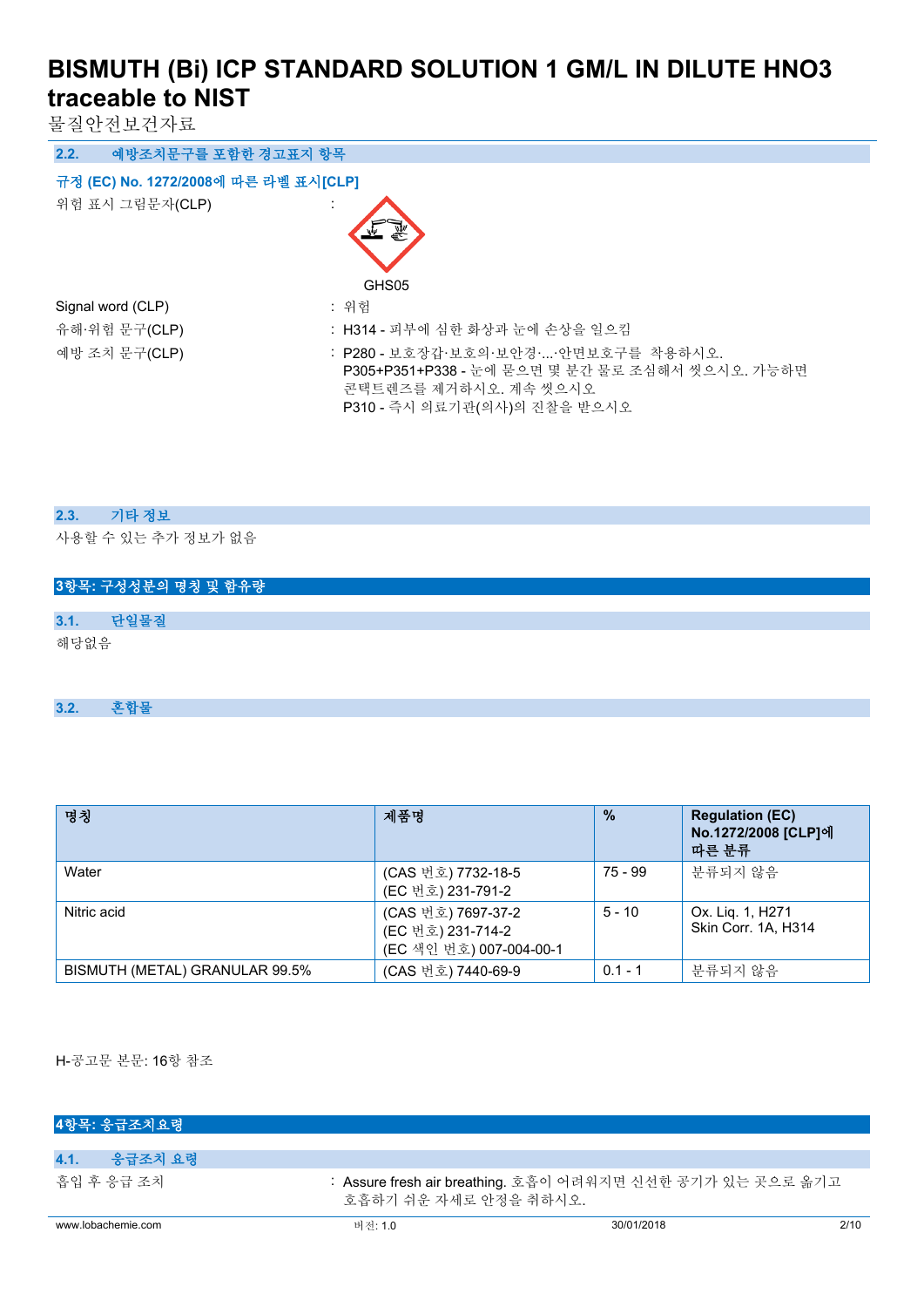물질안전보건자료

| 피부 접촉 후 응급 조치                              | : 다량의 비누와 물로 씻으시오. 다시 사용전 오염된 의류는 세척하시오. 의학적인<br>조치·조언을 구하시오.                                                              |                    |
|--------------------------------------------|----------------------------------------------------------------------------------------------------------------------------|--------------------|
| 안구 접촉 후 응급 조치                              | : 몇 분간 물로 조심해서 씻으시오. 의학적인 조치·조언을 구하시오. 가능하면<br>콘택트렌즈를 제거하시오. 계속 씻으시오.                                                      |                    |
| 섭취 후 응급 조치                                 | : 입을 씻어내시오. Do not induce vomiting. 의학적인 조치·조언을 구하시오.                                                                      |                    |
| 변이원성<br>4.2.                               |                                                                                                                            |                    |
| 증상/부상                                      | : 피부에 심한 화상과 눈에 손상을 일으킴.                                                                                                   |                    |
| 4.3.<br>즉각적인 치료 및 특수 치료 필요 여부 표시           |                                                                                                                            |                    |
| Treat symptomatically.<br>5항목: 폭발·화재시 대처방법 |                                                                                                                            |                    |
|                                            |                                                                                                                            |                    |
| 적절한 소화제<br>5.1.<br>적절한 소화제                 | : Carbon dioxide. Dry powder. Foam. Water spray.                                                                           |                    |
| 부적절한 소화재                                   | : Do not use extinguishing media containing water.                                                                         |                    |
|                                            |                                                                                                                            |                    |
| 5.2.<br>화학물질로부터 생기는 특정 유해성                 |                                                                                                                            |                    |
| 사용할 수 있는 추가 정보가 없음                         |                                                                                                                            |                    |
| 소방대원을 위한 조언<br>5.3.                        |                                                                                                                            |                    |
| 화재 진압 중 보호                                 | : Do not enter fire area without proper protective equipment, including respiratory                                        |                    |
|                                            | protection.                                                                                                                |                    |
| 6항목: 누출사고시 대처방법                            |                                                                                                                            |                    |
| 6.1.<br>인체를 보호하기 위해 필요한 조치사항 및 보호구         |                                                                                                                            |                    |
| 비응급 요원용<br>6.1.1.                          |                                                                                                                            |                    |
| 응급 조치                                      | : Evacuate unnecessary personnel.                                                                                          |                    |
| 응급 구조대용<br>6.1.2.                          |                                                                                                                            |                    |
| 보호 장비                                      | : 적절한 개인 보호구를 착용하시오.                                                                                                       |                    |
| 6.2.<br>환경을 보호하기 위해 필요한 조치사항               |                                                                                                                            |                    |
| 환경으로 배출하지 마시오.                             |                                                                                                                            |                    |
|                                            |                                                                                                                            |                    |
| 정화 또는 제거 방법<br>6.3.<br>세척 방법               | : On land, sweep or shovel into suitable containers. 누출물을 모으시오.                                                            |                    |
|                                            |                                                                                                                            |                    |
| 기타 항목 참조<br>6.4.                           |                                                                                                                            |                    |
| 사용할 수 있는 추가 정보가 없음                         |                                                                                                                            |                    |
| 7항목: 취급 및 저장방법                             |                                                                                                                            |                    |
| 안전취급요령<br>7.1.                             |                                                                                                                            |                    |
| 안전취급요령                                     | : Avoid contact with skin and eyes. Do not breathe vapours.                                                                |                    |
| 위생 조치                                      | : Wash hands and other exposed areas with mild soap and water before eating,<br>drinking or smoking and when leaving work. |                    |
| 피해야할 조건을 포함한 안전한 저장 방법<br>7.2.             |                                                                                                                            |                    |
| 보관 조건                                      | : 용기는 환기가 잘 되는 곳에 단단히 밀폐하여 저장하시오.                                                                                          |                    |
| 특정 최종 사용<br>7.3.                           |                                                                                                                            |                    |
| 사용할 수 있는 추가 정보가 없음                         |                                                                                                                            |                    |
| www.lobachemie.com                         | 버전: 1.0                                                                                                                    | 30/01/2018<br>3/10 |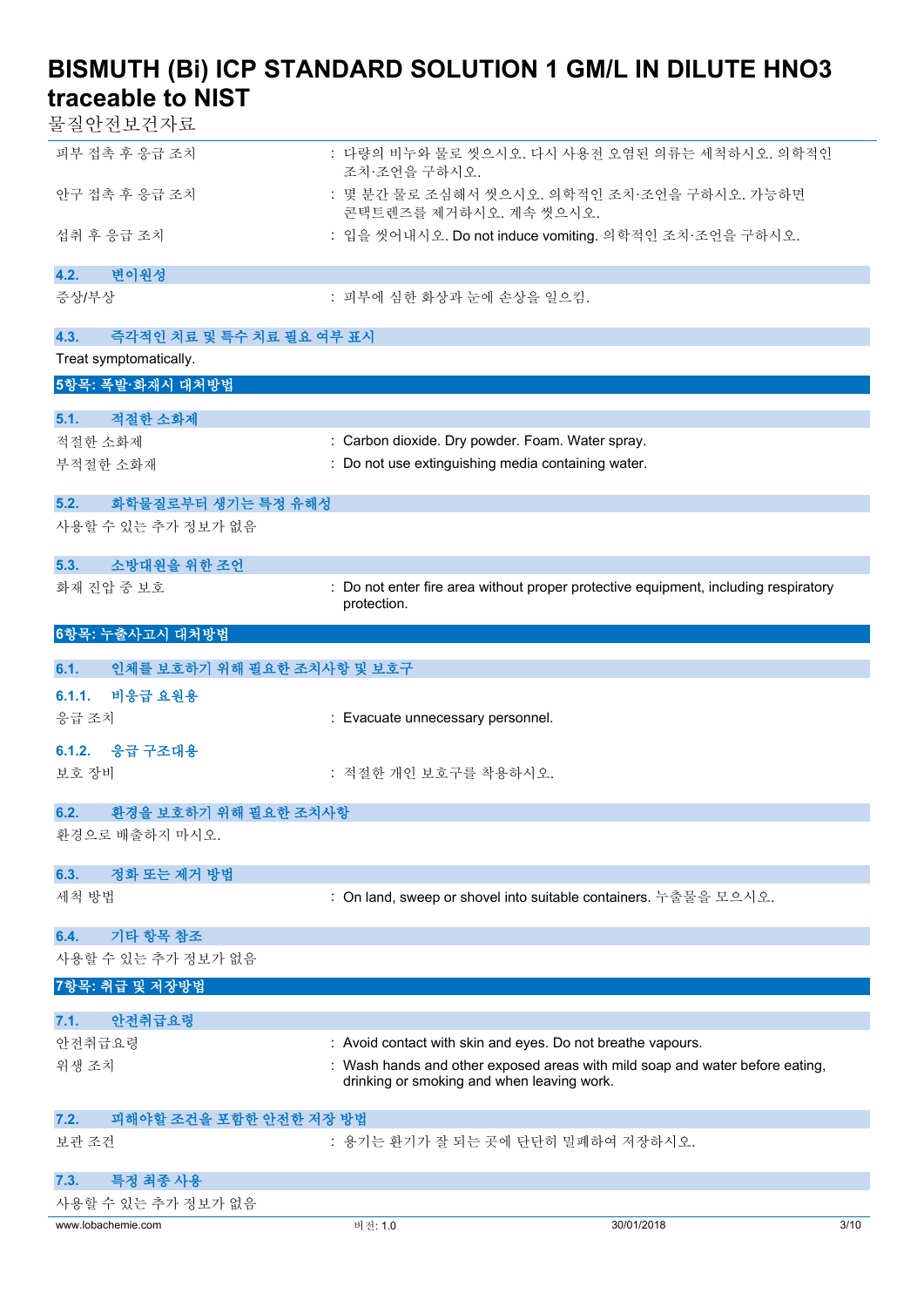물질안전보건자료

### **8항목: 노출방지 및 개인보호구**

### **8.1. 제어 매개 변수**

사용할 수 있는 추가 정보가 없음

| 노출방지<br>8.2.                 |                                      |
|------------------------------|--------------------------------------|
| 손보호                          | : Protective gloves                  |
| 눈보호                          | : Chemical goggles or safety glasses |
| 신체 보호                        | : 적절한 보호복을 착용하시오                     |
| 호흡기 보호                       | : 호흡 보호구를 착용하시오                      |
| 9항목: 물리화학적 특성                |                                      |
| 9.1.<br>기본적인 물리화학적 특성에 대한 정보 |                                      |
| 물리적 상태                       | : 액체                                 |
| 색상                           | : Clear colourless.                  |
| 냄새                           | : 자료없음                               |
| 냄새 역치                        | : 자료없음                               |
| pH                           | : 자료없음                               |
| 상대 증발 속도(부틸아세테이트=1)          | : 자료없음                               |
| 융해점                          | : 자료없음                               |
| 빙점                           | : 자료없음                               |
| 초기 끓는점과 끓는점 범위               | : 자료없음                               |
| 인화점                          | : 자료없음                               |
| 자연발화온도                       | : 자료없음                               |
| 분해온도                         | : 자료없음                               |
| 인화성(고체, 기체)                  | : 자료없음                               |
| 증기압                          | : 자료없음                               |
| 20°C에서의 상대 증기 밀도             | : 자료없음                               |
| 상대 밀도                        | : 자료없음                               |
| 용해도                          | : 자료없음                               |
| n-옥탄올/물분배계수                  | : 자료없음                               |
| 점도, 운동학적                     | : 자료없음                               |
| www.lobachemie.com           | 30/01/2018<br>4/10<br>버전: 1.0        |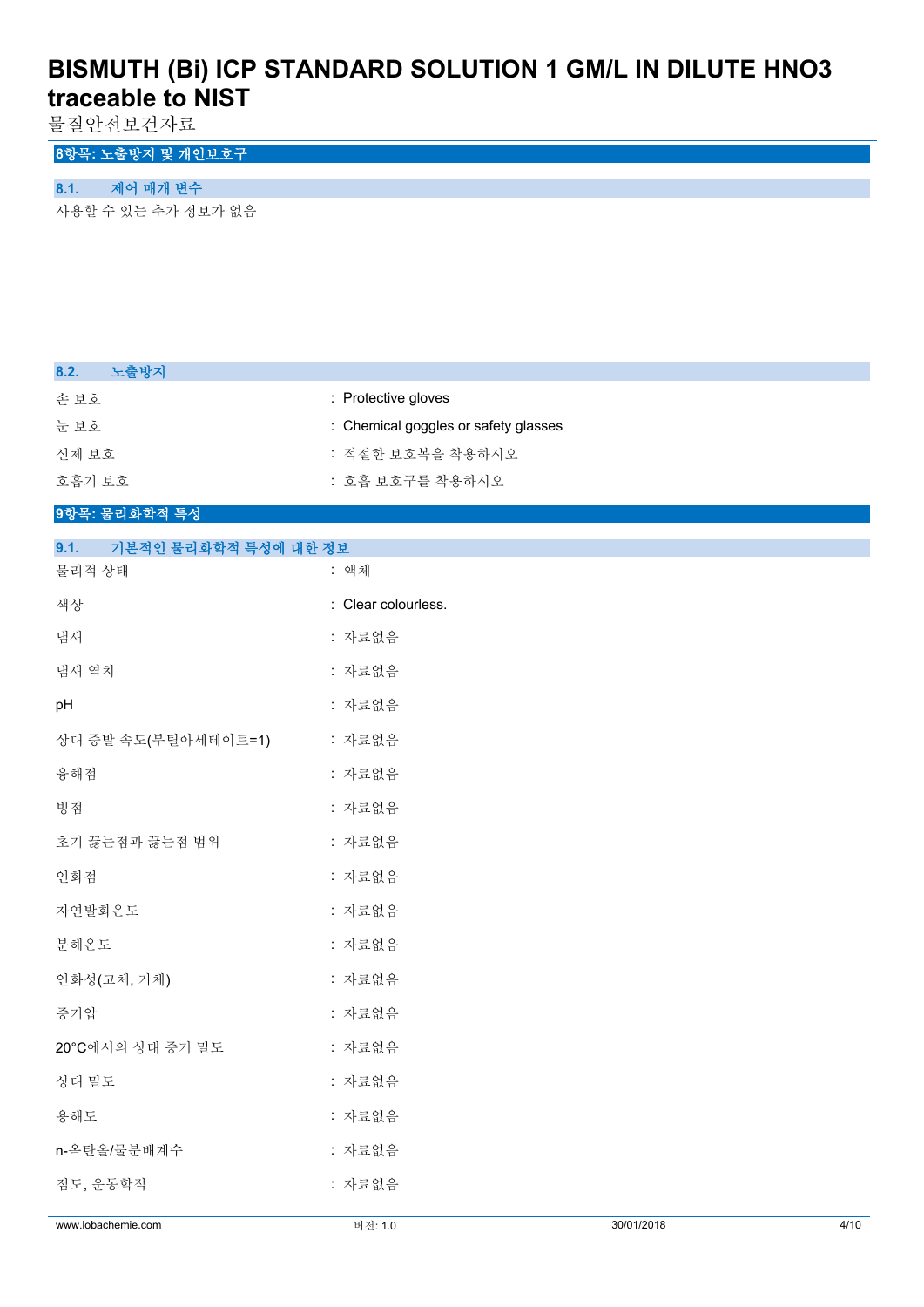물질안전보건자료

| 점도, 역학적            | : 자료없음 |
|--------------------|--------|
| 폭발성                | : 자료없음 |
| 사화성                | : 자료없음 |
| 인화 또는 폭발 범위의 상한/하한 | : 자료없음 |

### **9.2. 그 밖의 참고사항**

사용할 수 있는 추가 정보가 없음

### **10항목: 안정성 및 반응성**

### **10.1. 반응성**

사용할 수 있는 추가 정보가 없음

### **10.2. 화학적 안정성**

Stable under normal conditions.

### **10.3. 유해 반응의 가능성**

사용할 수 있는 추가 정보가 없음

### **10.4. 피해야 할 조건**

Overheating. Open flame. 직사광선. 열.

### **10.5. 피해야 할 물질**

사용할 수 있는 추가 정보가 없음

#### **10.6. 분해시 생성되는 유해물질**

사용할 수 있는 추가 정보가 없음

### **11항목: 독성에 관한 정보**

| www.lobachemie.com | 버전: 1.0                  | 30/01/2018 | 5/10 |
|--------------------|--------------------------|------------|------|
|                    |                          |            |      |
| 흡인유해성              | : 분류되지 않음                |            |      |
| 특정 표적장기 독성 (반복노출)  | : 분류되지 않음                |            |      |
| 특정 표적장기 독성 (1회노출)  | : 분류되지 않음                |            |      |
| 생식독성               | : 분류되지 않음                |            |      |
| 발암성                | : 분류되지 않음                |            |      |
| 생식세포 돌연변이 유발성      | : 분류되지 않음                |            |      |
| 호흡기 또는 피부 과민성      | : 분류되지 않음                |            |      |
| 심한 눈손상 또는 자극성      | : 심각한 안구 손상, 범주 1, 암묵적   |            |      |
| 피부 부식성 / 자극성       | : 피부에 심한 화상과 눈에 손상을 일으킴. |            |      |
| 급성 독성              | : 분류되지 않음                |            |      |
| 11.1. 독성에 대한 정보    |                          |            |      |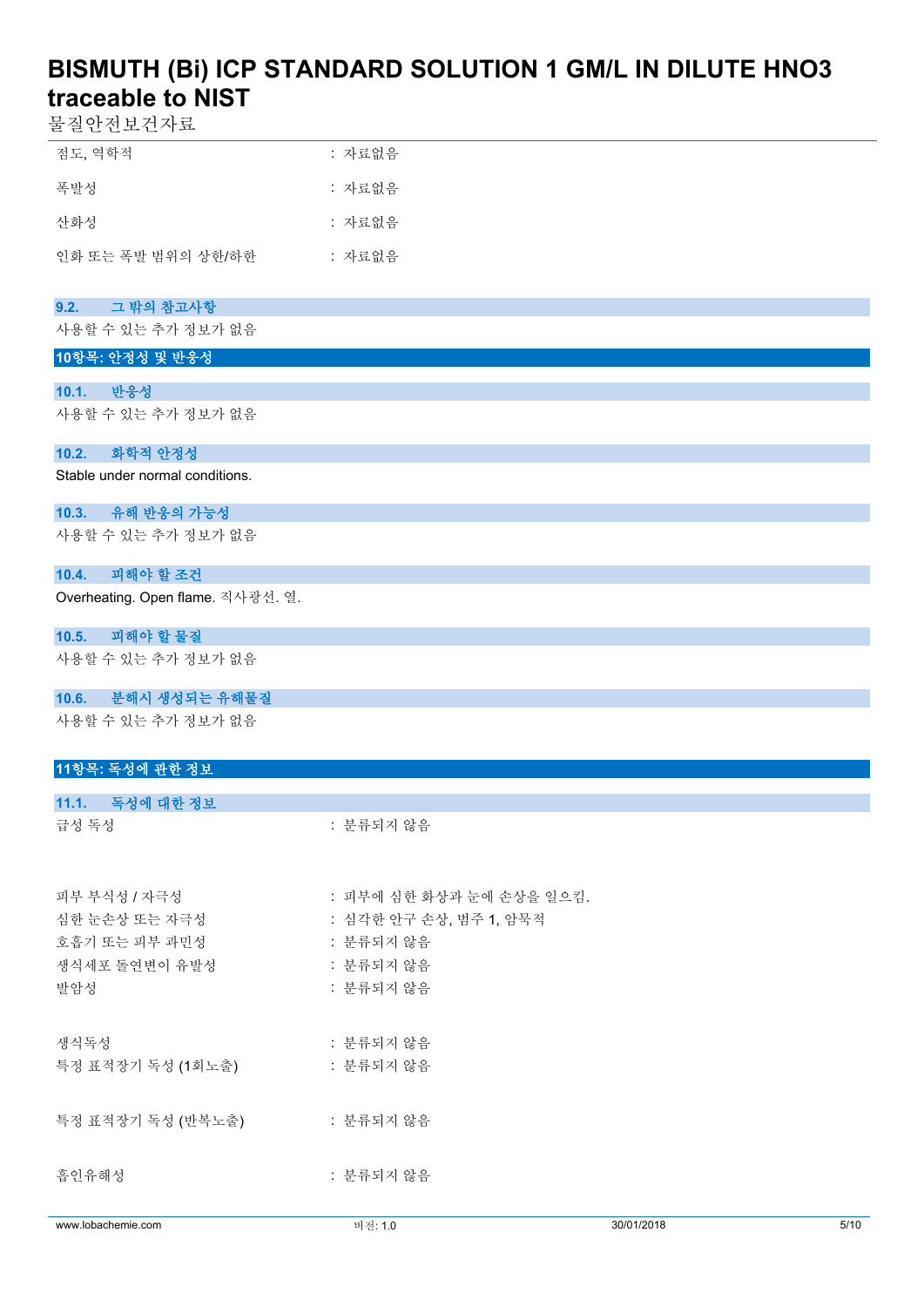물질안전보건자료

### **12항목: 환경에 미치는 영향**

**12.1. 독성** 사용할 수 있는 추가 정보가 없음

### **12.2. 잔류성 및 분해성**

사용할 수 있는 추가 정보가 없음

### **12.3. 생물농축성**

사용할 수 있는 추가 정보가 없음

### **12.4. 토양이동성**

사용할 수 있는 추가 정보가 없음

### **12.5. PBT 및 vPvB 평가 결과**

사용할 수 있는 추가 정보가 없음

### **12.6. 기타 유해 영향**

사용할 수 있는 추가 정보가 없음

### **13항목: 폐기시 주의사항**

**13.1. 폐기물 처리법**

사용할 수 있는 추가 정보가 없음

#### **14항목: 운송에 필요한 정보**

ADR / RID / IMDG / IATA / ADN 에 따름

| 유엔번호(UN No.)<br>14.1.       |                                               |
|-----------------------------|-----------------------------------------------|
| UN-번호(ADR)                  | : 3264                                        |
| UN-번호 (IMDG)                | : 3264                                        |
| UN-번호(IATA)                 | : 3264                                        |
| UN-번호(ADN)                  | : Not regulated                               |
| UN-번호(RID)                  | : Not regulated                               |
|                             |                                               |
| 적정선적명<br>14.2.              |                                               |
| 고유 운송 명칭(ADR)               | : CORROSIVE LIQUID, ACIDIC, INORGANIC, N.O.S. |
| Proper Shipping Name (IMDG) | : CORROSIVE LIQUID, ACIDIC, INORGANIC, N.O.S. |
| 고유 운송 명칭(IATA)              | : CORROSIVE LIQUID, ACIDIC, INORGANIC, N.O.S. |
| 고유 운송 명칭(ADN)               | : Not regulated                               |
| 고유 운송 명칭(RID)               | : Not regulated                               |
|                             |                                               |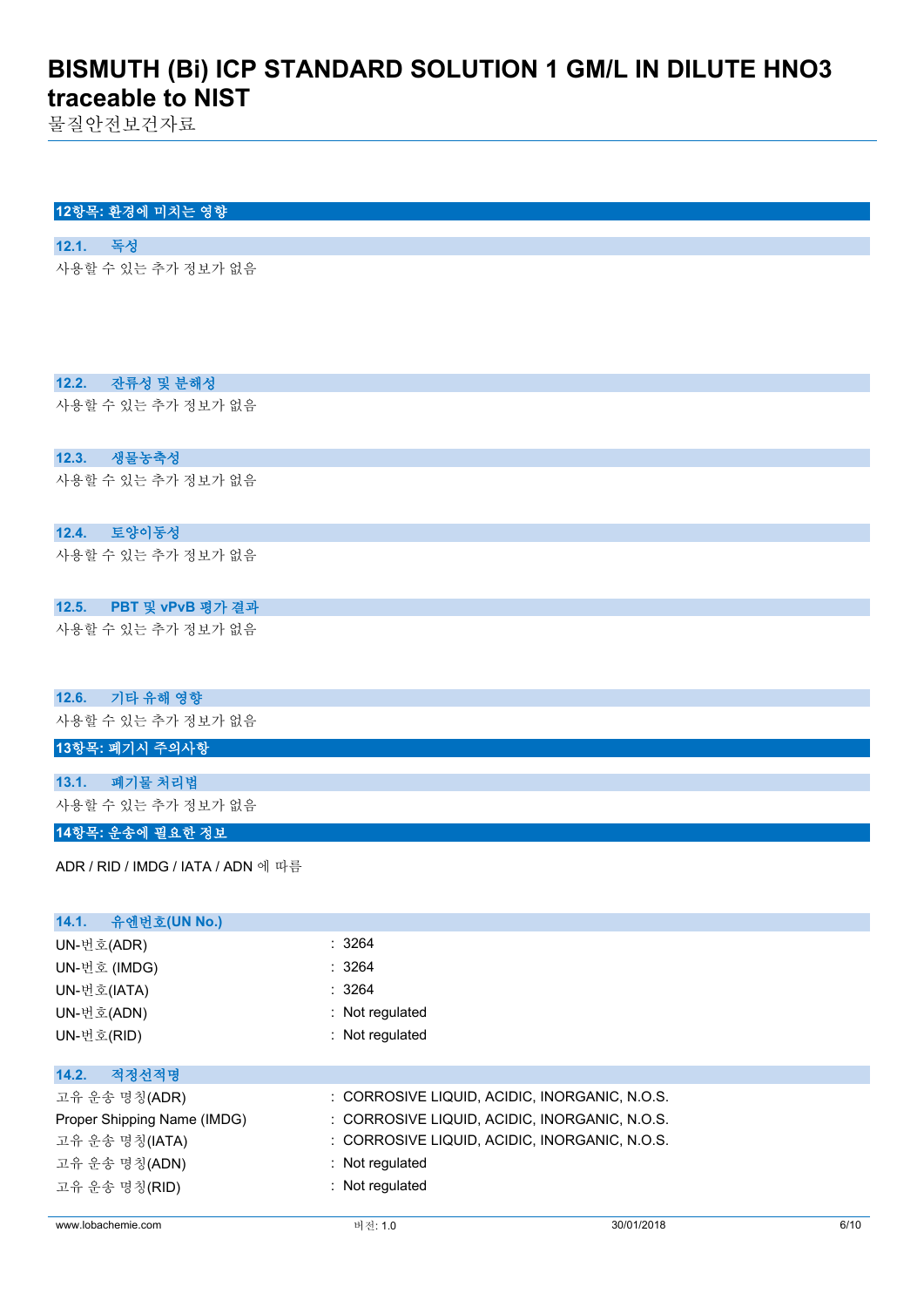물질안전보건자료

| Transport document description (ADR)<br>운송 문서 기술 (IMDG) | : UN 3264 CORROSIVE LIQUID, ACIDIC, INORGANIC, N.O.S., 8, II, (E)<br>: UN 3264 CORROSIVE LIQUID, ACIDIC, INORGANIC, N.O.S., 8, II, MARINE<br>POLLUTANT |
|---------------------------------------------------------|--------------------------------------------------------------------------------------------------------------------------------------------------------|
| 운송 문서 기술 (IATA)                                         | : UN 3264 CORROSIVE LIQUID, ACIDIC, INORGANIC, N.O.S., 8, II                                                                                           |
| 14.3.<br>운송에서의 위험성 등급                                   |                                                                                                                                                        |
| <b>ADR</b>                                              |                                                                                                                                                        |
| 운송 위험 분류 (ADR)                                          | : 8                                                                                                                                                    |
| Danger labels (ADR)                                     | : 8                                                                                                                                                    |
|                                                         |                                                                                                                                                        |
| <b>IMDG</b>                                             |                                                                                                                                                        |
| 운송 위험 분류 (IMDG)                                         | : 8                                                                                                                                                    |
| Danger labels (IMDG)                                    | : 8                                                                                                                                                    |
|                                                         |                                                                                                                                                        |
| <b>IATA</b>                                             |                                                                                                                                                        |
| 운송 위험 분류 (IATA)                                         | : 8                                                                                                                                                    |
| 위험 표지 라벨(IATA)                                          | : 8                                                                                                                                                    |
|                                                         |                                                                                                                                                        |
|                                                         |                                                                                                                                                        |
| <b>ADN</b>                                              |                                                                                                                                                        |
| 운송 위험 분류 (ADN)                                          | : Not regulated                                                                                                                                        |
|                                                         |                                                                                                                                                        |
| <b>RID</b>                                              |                                                                                                                                                        |
| 운송 위험 분류 (RID)                                          | : Not regulated                                                                                                                                        |
| 용기등급<br>14.4.                                           |                                                                                                                                                        |
| 포장 등급(ADR)                                              | $\therefore$ II                                                                                                                                        |
| 포장 등급(IMDG)                                             | $:$ $\mathbb{H}$                                                                                                                                       |
| 포장 그룹(IATA)                                             | $:$ $\mathbb{H}$                                                                                                                                       |
| 포장 그룹(ADN)                                              | : Not regulated                                                                                                                                        |
| 포장 등급(RID)                                              | : Not regulated                                                                                                                                        |
|                                                         |                                                                                                                                                        |
| 14.5.<br>환경 유해성                                         |                                                                                                                                                        |
| 환경에 위험                                                  | $:$ No                                                                                                                                                 |
| 해양오염물질                                                  | : 해당 (IMDG 규정만 적용)                                                                                                                                     |
| 그 밖의 참고사항                                               | : 가용 추가 정보 없음                                                                                                                                          |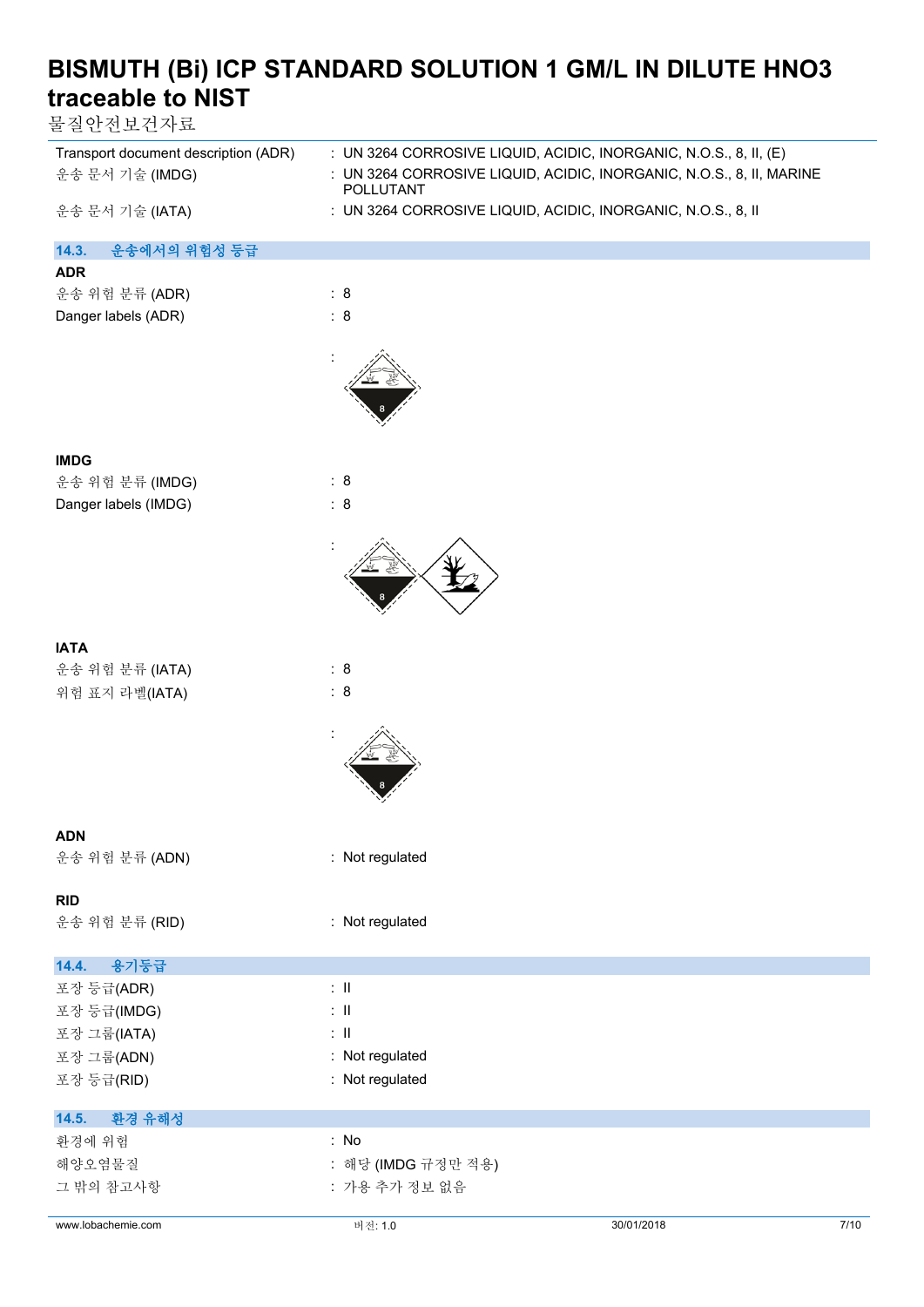물질안전보건자료

**14.6. 사용자를 위한 특별 주의사항**

| - 내륙 수송                                                      |                       |
|--------------------------------------------------------------|-----------------------|
| 분류 코드(UN)                                                    | : C1                  |
| 특수 공급(ADR)                                                   | 274                   |
| 일정량(ADR)                                                     | 1L<br>t.              |
| 극소량(ADR)                                                     | : E2                  |
| Packing instructions (ADR)                                   | : P001, IBC02         |
| Mixed packing provisions (ADR)                               | : MP15                |
| Portable tank and bulk container<br>instructions (ADR)       | T11                   |
| Portable tank and bulk container special<br>provisions (ADR) | $:$ TP2, TP27         |
| Tank code (ADR)                                              | L4BN                  |
| 탱크 수송용 차량                                                    | : AT                  |
| 운송 범주(ADR)                                                   | $\overline{2}$<br>÷   |
| 위험 식별 번호(Kemler 번호)                                          | 80<br>÷.              |
| 오렌지 플레이트                                                     | $\vdots$<br><b>80</b> |
|                                                              | 3264                  |
| 터널 제한 코드 (ADR)                                               | E<br>÷                |
| EAC 코드                                                       | : 2X                  |
| APP 코드                                                       | : B                   |
| - 해상 운송                                                      |                       |
| Special provision (IMDG)                                     | 274<br>÷.             |
| Limited quantities (IMDG)                                    | 1 <sub>L</sub><br>t.  |
| 극소량(IMDG)                                                    | : E2                  |
| Packing instructions (IMDG)                                  | : P001                |
| IBC packing instructions (IMDG)                              | IBC02                 |
| Tank instructions (IMDG)                                     | $:$ T11               |
| Tank special provisions (IMDG)                               | : TP2, TP27           |
| EmS-No. (Fire)                                               | $: F-A$               |
| EmS-No. (Spillage)                                           | $S-B$<br>t.           |
| Stowage category (IMDG)                                      | : B                   |
| Stowage and handling (IMDG)                                  | $:$ SW2               |
| - 항공 운송                                                      |                       |
| PCA 예상 수량(IATA)                                              | E2                    |
| PCA 제한 수량(IATA)                                              | : Y840                |
| PCA 제한 수량 최대 순수량(IATA)                                       | 0.5L<br>۰.            |
| PCA 포장 지침(IATA)                                              | : 851                 |
| PCA 최대 순수량(IATA)                                             | : 1L                  |
| CAO 포장 지침(IATA)                                              | : 855                 |
| CAO 최대 순수량(IATA)                                             | : 30L                 |
| 특별 공급(IATA)                                                  | : A3                  |
| ERG 코드(IATA)                                                 | 8L                    |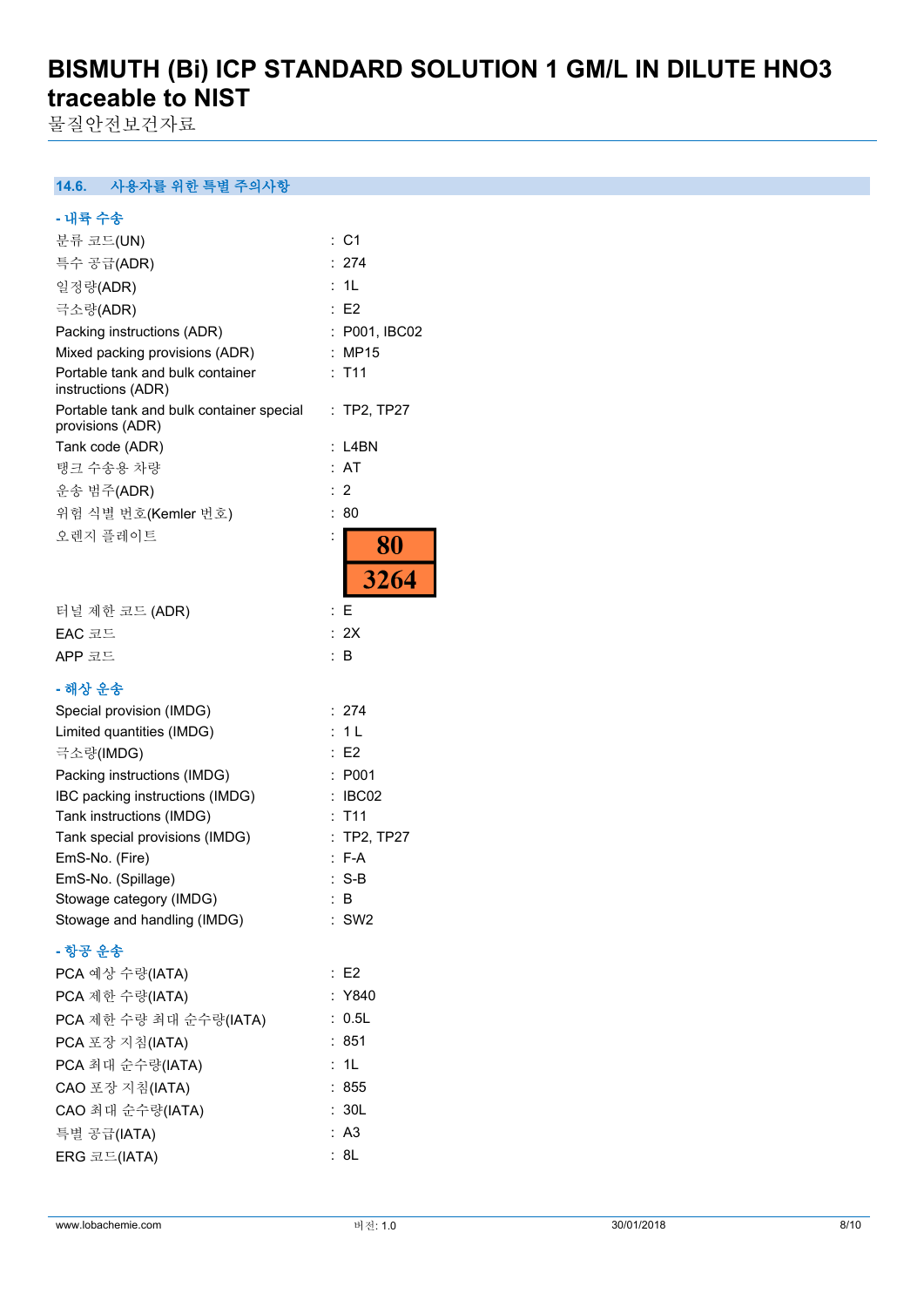물질안전보건자료

### **- 국내 수로 운송**

Not regulated

### **- 철도 수송**

Not regulated

**14.7. MARPOL 73/78 별첨 II 및 IBC 코드에 따른 대량 운송**

해당없음

### **15항목: 법적 규제현황**

**15.1. 안전, 보건 및 환경과 관련하여 단일물질 또는 혼합물에 대한 특별 규정/법규**

### **15.1.1. EU 규정**

Contains no substances with Annex XVII restrictions REACH 후보 물질 미함유

Contains no REACH Annex XIV substances.

### **15.1.2. 국가 규정**

### **독일**

| AwSV/VwVwS Annex reference                                                     | : Water hazard class (WGK) 3, strongly hazardous to water (Classification according<br>to AwSV, Annex 1) |
|--------------------------------------------------------------------------------|----------------------------------------------------------------------------------------------------------|
| 12th Ordinance Implementing the Federal<br>Immission Control Act - 12. BlmSchV | 12차 BlmSchV(배출 방지 법령) (심각한 사고에 대한 규정) 미대상                                                                |
| 데마크                                                                            |                                                                                                          |
| 덴마크 규정 권장사항                                                                    | : Young people below the age of 18 years are not allowed to use the product                              |

#### **15.2. 화학 물질 안정성 평가**

사용할 수 있는 추가 정보가 없음

### **16항목: 그 밖의 참고사항**

제H상 및 EUH상 전문:

| $^{\circ}$ Ox. Lig. $_{\circ}$ | 산화성 액체 의 구분 1         |
|--------------------------------|-----------------------|
| Skin Corr, 1A                  | 피부부식성/자극성 의 구분 1A     |
| H <sub>271</sub>               | 화재를 일으키거나 강렬하게 함; 산화제 |
|                                |                       |